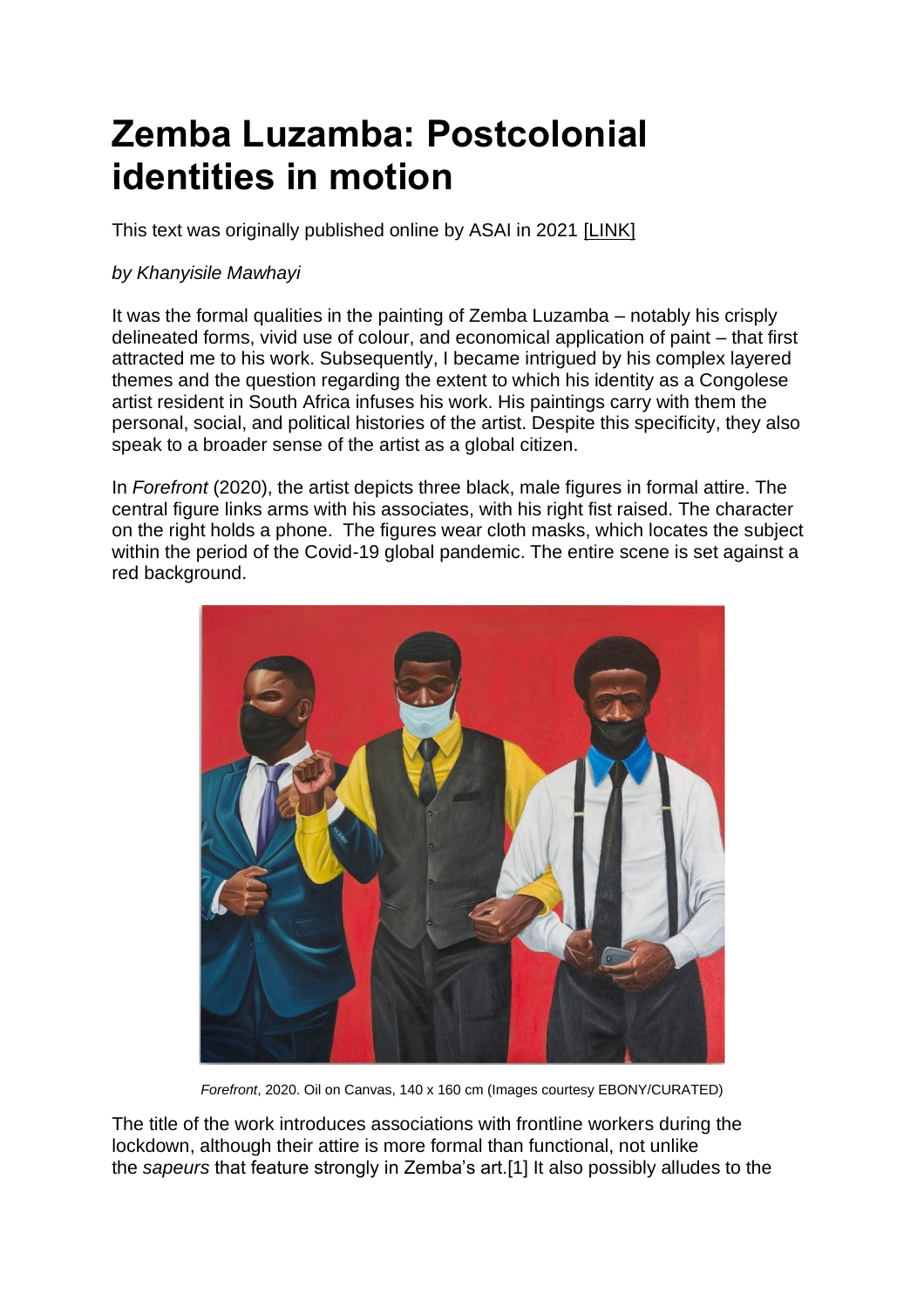Black Lives Matter protests, some of which have taken place during the period of the pandemic, whilst generic signifiers of struggle such as the fist and red background could be seen to allude to a much wider range of black or African protests. The inclusion of the cell phone, perhaps, alludes to the important role that cameraphones have played in social mobilisation and recording popular struggles. Notwithstanding the ambiguous context, the isolation of the figures brings to the fore issues of courage and risk that go with taking a public stand and leading from the front.

When asked about the work, specifically about who was being represented at the forefront, the artist affirms that the ambiguity in relation to who and what is depicted is intentional. As in many of his works, there are many layers and narratives to be extracted from this scene, especially about who the leaders are and who is being led.

*Forefront* brings into focus the artist's tendency to use simple but effective symbolism and titling. These are devices that the artist seems to always turn to in the making of his work, along with the use of vivid colour. In an interview with Kirsty Cockerill, Luzamba stated that "I carefully analyse every aspect of the work, the meaning of the content has to match the colour selection, bearing in mind that the aesthetic is important too.["\[2\]](https://asai.co.za/zemba-luzamba-postcolonial-identities-in-motion/#_edn2)



*The New Caretaker*, 2020. Oil on Canvas, 108 x 110 cm (Image courtesy the artist)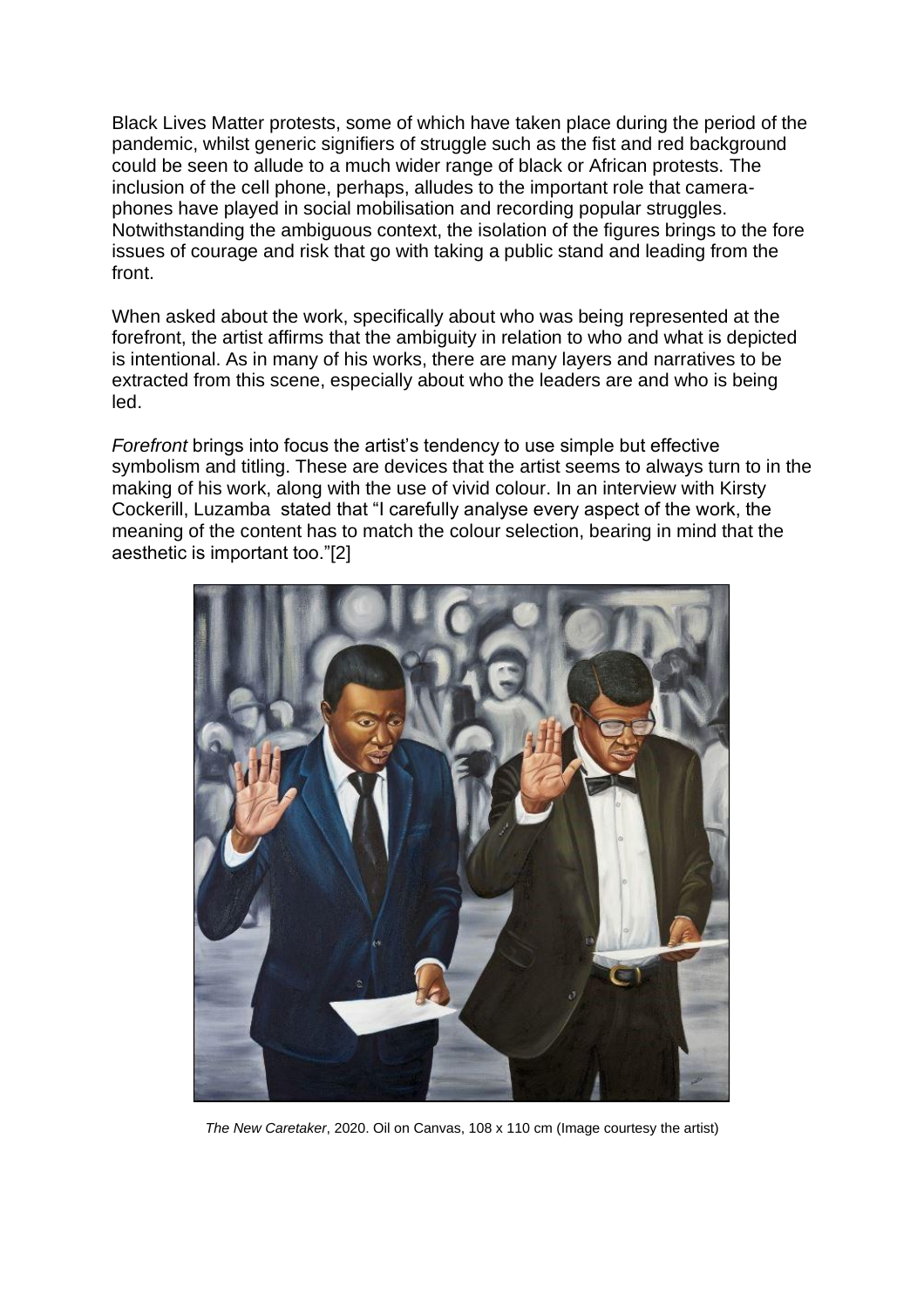In an earlier work, *The New Caretakers* (2018), the artist depicts two male figures in formal suits. Each holds a piece of paper in their left hand and has their right hand raised. We can assume that they are politicians being sworn into office because Luzamba has previously stated that spectacles and a bow-tie are the symbols of a follower of Patrice Lumumba[,\[3\]](https://asai.co.za/zemba-luzamba-postcolonial-identities-in-motion/#_edn3) Furthermore, there were general elections in the DRC in 2018, when this work was painted. leading many to think about the people voted into power, take an oath of office and what that means.

Unlike *Forefront*, the background of *The New Caretakers* suggests human activity. However, in contrast to the main figures, those in the background appear as ghostly spectres. While they lack definition, signs indicate that they include photographers, which suggests the presence of the press.

As a title, *The New Caretakers* goes beyond referring to newly incumbent politicians, evokes not only a change in parliament but also introduces questions of neocolonialism, of whose interests are served under the ostensible guise of 'development'[.\[4\]](https://asai.co.za/zemba-luzamba-postcolonial-identities-in-motion/#_edn4) The work brings up important questions about the agency that African politicians and public servants have when assuming office. What exactly are they taking care of, and whose interests do they represent?



*Homage Whooping,* 2020. Oil on Canvas,140 x 160 cm (Images courtesy EBONY/CURATED)

As with the works discussed above, *Homage Whooping* (2020) depicts African men smartly dressed in Western suits. In this instance, they are shown applauding and gazing at and applauding something or someone that is outside of the picture plane.

From the title and the work, one could deduce that this is an occasion that revolves around the idea of homage or paying respect. The blurred background suggests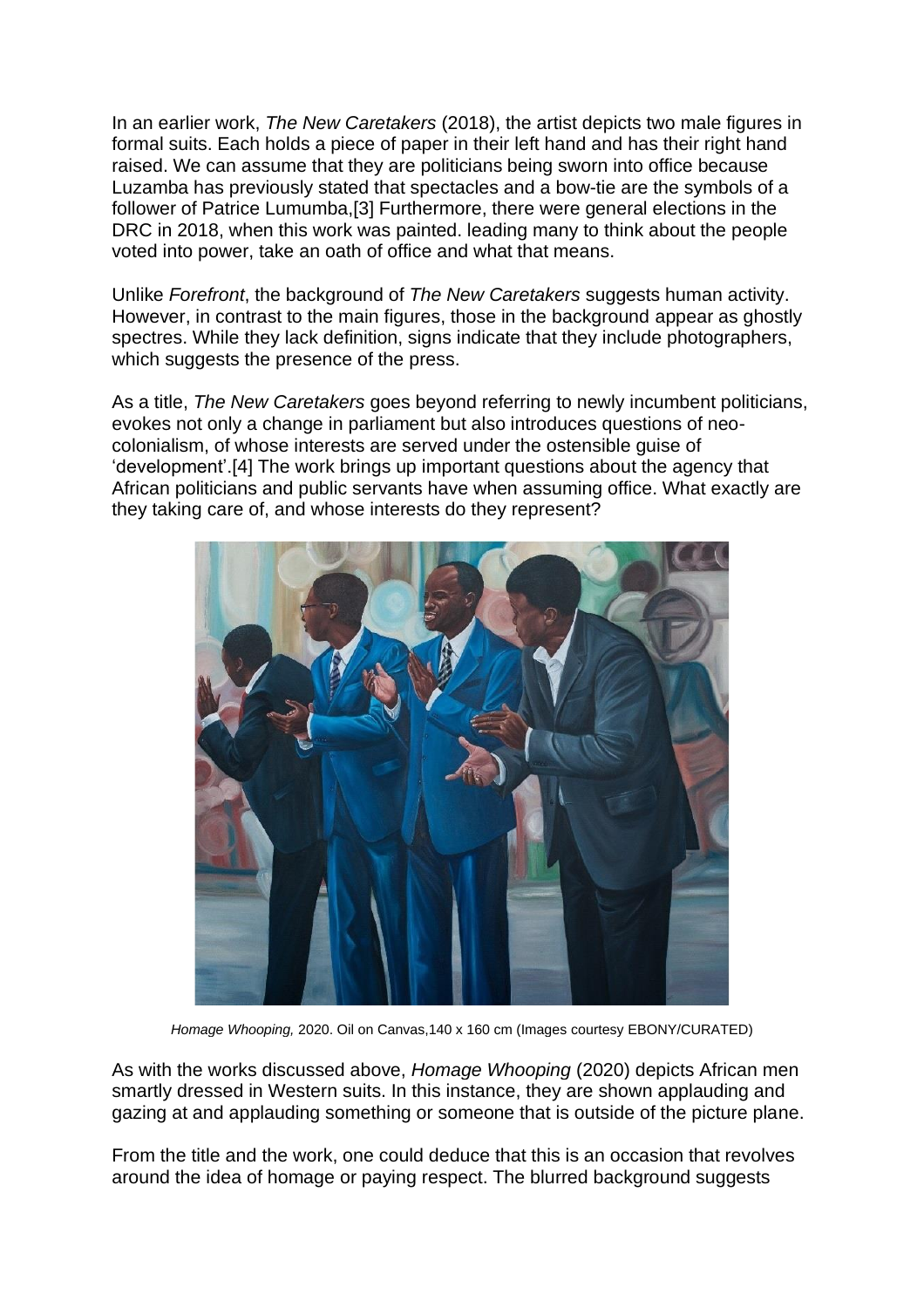balloons, adding to the sense of festivity. The background gives us no idea of the location or specific context, but does create movement and a mood within the painting that complements the clapping men. What or who is being honoured and why? Is the artist perhaps being ironic and trivialising 'homage' because he sees through the hypocrisy of these kinds of events?



*Homecoming*, 2014. Oil on Canvas, 120 x 120 cm (Photo courtesy the artist)

In the earlier painting *Homecoming* (2014), we again see the artist's interest in portraying groups of well-dressed male figures, along with his technique of suggesting the presence of others who do not appear in the image. Here there is a distinction between the two figures in the foreground, who gesture towards those who have come to welcome them, and the four figures at the back who seem to be earnestly observing the surroundings. The background here is a flat, powder blue even though the body language of the two figures in the front suggests that there is something happening around them.

*Homecoming*, like the later *Forefront*, uses the background to eliminate any detail that may provide context. However, in this instance, the artist acknowledges the theme as being inspired by the theme of returning political exiles, particular political event, *"*In this artwork, I spoke about two events that happen (especially with African politicians); Firstly, we have the homecoming of those who left the country to fight for freedom out of their countries. Not only in South Africa but you will find that even in Congo we have Laurent-Desire Kabila. who went out of the country because he was not in agreement with the Mobutu regime. After some time he came back and fought Mobutu forcing to Mobutu to leave and most of Kabila's colleagues who were in exile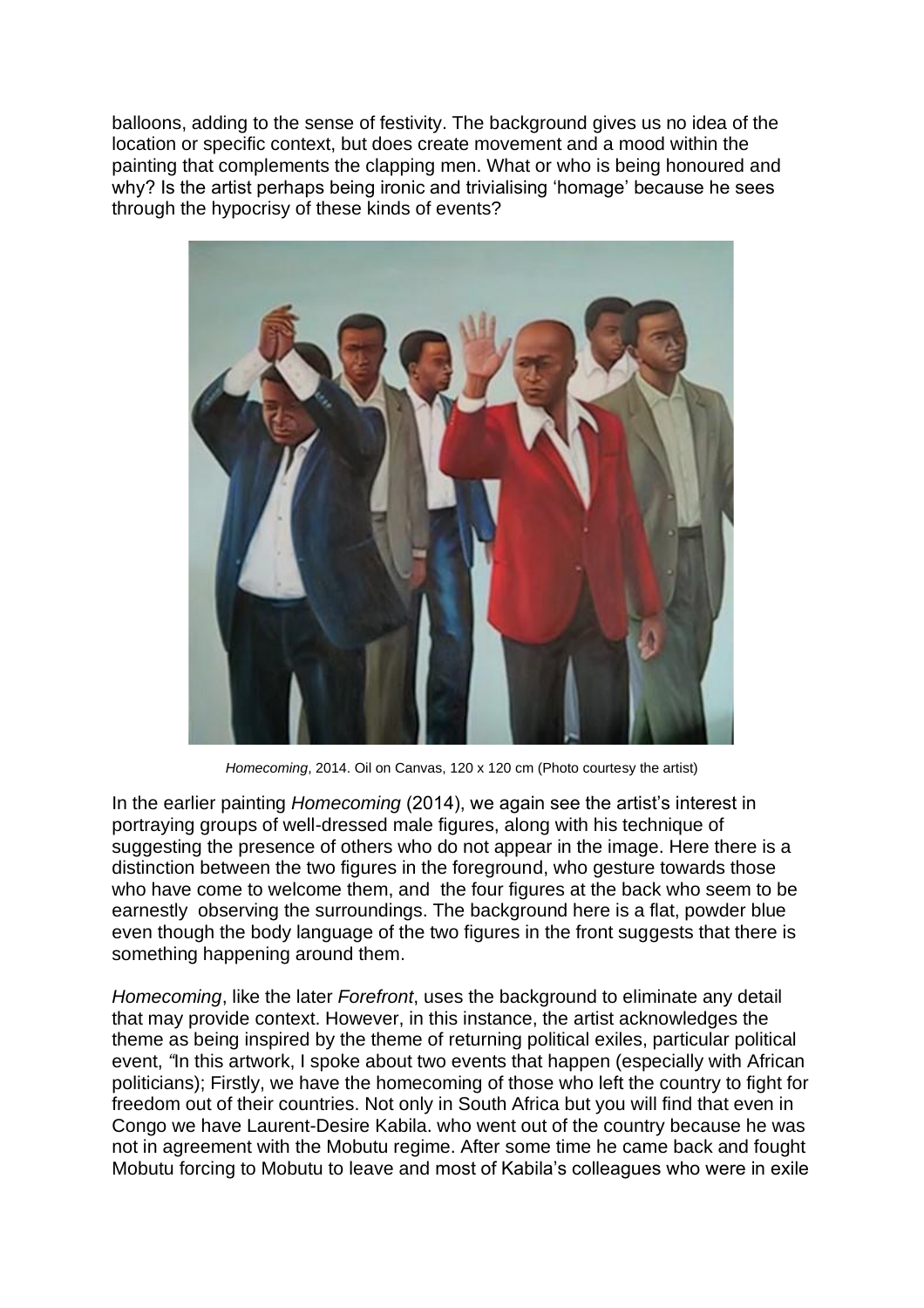came back. Same as what happened here in South Africa, those who were in exile came back; that is the first idea behind the work. The second event is about the irony of the same politicians that we do have, our leaders…. You get elected by a certain group of people in your province where you were known, you influenced people to go and vote for your party, to go vote for the ideology that you and your party or your group stand for, and for you to do that you have to go to your community. But once in power, you just leave, without looking back to the community. And the only time that you will be seen back in the very community that voted for you, that very same community that elected you, for you to be seen there it is when election time comes, then there is the homecoming of the leader. So, this work has actually two ideas that I tried to combine and put together. One concerns those who were in exile and came back, the second looks at politicians who only come to win your vote in the community, once done they leave. They leave for as long as they can be in power there wherever they will be, and once their mandate is expired, they are coming back home."

The examples discussed above make it clear that Zemba has drawn on the postcolonial experiences of the DRC, whilst simultaneously finding common ground with his experiences as a South African resident and as a global citizen. He acknowledges politics as central to his art, "… mostly in my work you find some political elements… politics are found in anything that we do. In art, there are politics, even in food there are politics of food, so politics is everywhere, you cannot run away from politics. I do have friends who say, 'No, I don't like to put politics into my work,' but politics are with you, we live with politics day and night." Despite this conviction, Zemba has opted to develop a non-didactic aesthetic. In this he departs from leading Congolese painters, with whom one may be tempted to compare him – he sidesteps the narrative techniques of Tshibumba, Cheri Samba and Moke, which, in Samba's case are also satirical. Instead, he embraces understatement and ambiguity, along with a deceptively simple process of synthesising ideas. Through these means, he ensures that his work resonates outside of the specific historical contexts that he draws on.

*Khanyisile Mawhayi is an artist, curator and writer from Kagiso. She recently graduated with a BAFA from the University of the Witwatersrand and is interested in ways of complicating the representation of Blackness.*

Notes.

[\[1\]](https://asai.co.za/zemba-luzamba-postcolonial-identities-in-motion/#_ednref1) Kirsty Cockerill, "Dress Code: The politics of dress, oppression and selfdetermination in the works of Zemba Luzamba", Africa South Art Initiative, October 10, 2019. <https://asai.co.za/dress-code-zemba-luzamba/>

[\[2\]](https://asai.co.za/zemba-luzamba-postcolonial-identities-in-motion/#_ednref2) K. Cockerill, "Dress Code".

[\[3\]](https://asai.co.za/zemba-luzamba-postcolonial-identities-in-motion/#_ednref3) A supporter of Patrice Lumumba (1925-1961), the first prime minister of Congo after its independence in 1960 from Belgium.